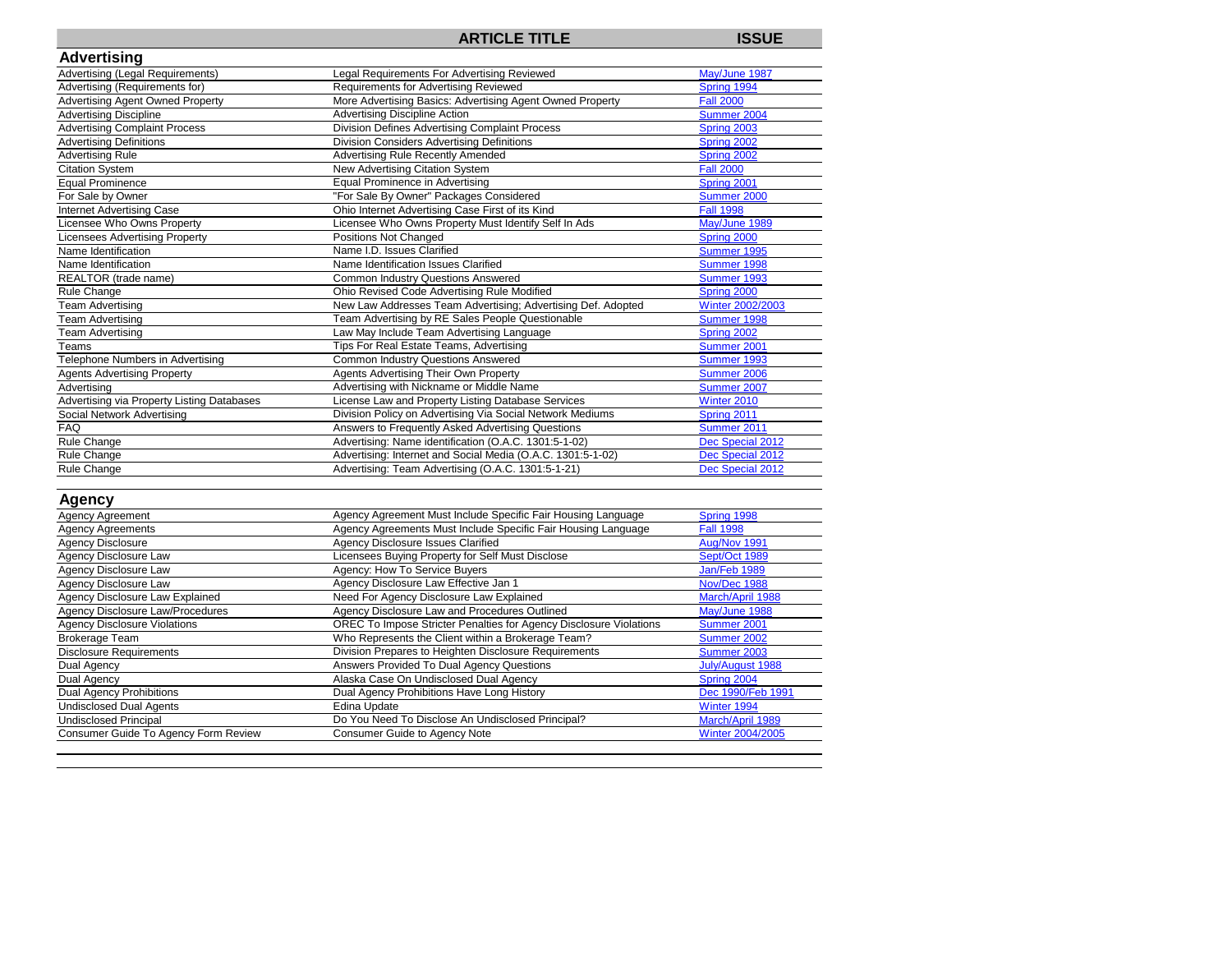# **Ancillary Trustee**

Ancillary Trustee Procedures Important [Fall 1998](http://www.com.ohio.gov/documents/real_1998Fall.pdf)

| <b>Appraiser</b>                                  |                                                                        |                         |
|---------------------------------------------------|------------------------------------------------------------------------|-------------------------|
| Appraisal (By other appraiser)                    | Uniform Standards of Professional Appraisal Practice Q&A               | Summer 2003             |
| Appraisal Standards Board                         | Appraisal Standards Board Issues USPAP Q&A                             | Spring 2003             |
| Appraisal Standards Board                         | The Appraisal Standards Board Adopts Changes to Nat'l Standards        | <b>Fall 2001</b>        |
| Appraisal Standards Board                         | Appraisal Standards Board Adopts Modifications                         | Summer 1994             |
| Appraisal-Successful                              | Double Check Data For A Successful Appraisal                           | Spring 2000             |
| <b>Appraiser Certification</b>                    | Appraiser Certification & Licensing Application Processing Procedure   | <b>Winter 1999/2000</b> |
| Appraiser Compliance                              | A Brief Review of Appraiser Compliance with the Ohio Revised Code      | Summer 2004             |
| <b>Appraiser Reciprocal Agreements</b>            | Appraiser Reciprocal Agreements                                        | Winter 1999/2000        |
| Appraiser Renewal                                 | Appraiser Renewal Reminder                                             | Summer 1994             |
| <b>Appraiser Trainees</b>                         | Using Appraiser Trainees the Safe Way                                  | Summer 2004             |
| Appraisers Are Not Inspectors                     | Appraisers Are Not Inspectors                                          | Winter 1994             |
| Changes in FHA Appraiser Roster                   | Important FHA Rule Changes                                             | <b>Fall 2003</b>        |
| <b>Condition &amp; Marketability Report</b>       | Uniform Standards of Professional Appraisal Practice Q&A               | Summer 2003             |
| Confidential Information                          | The Appraisal Standards Board Adopts Changes to Nat'l Standards        | <b>Fall 2001</b>        |
| Date of Value                                     | <b>USPAP Q&amp;A</b>                                                   | Spring 2000             |
| <b>Ethics Rule</b>                                | The Appraisal Standards Board Adopts Changes to Nat'l Standards        | <b>Fall 2001</b>        |
| Jurisdictional Exception                          | The Appraisal Standards Board Adopts Changes to Nat'l Standards        | <b>Fall 2001</b>        |
| Licensing vs. Certification                       | Appraiser Update                                                       | <b>Fall 1993</b>        |
| Market Value                                      | Uniform Standards of Professional Appraisal Practice Q&A               | Summer 2003             |
| National USPAP Update Course                      | New Interpretation For Continuing Education                            | <b>Fall 2003</b>        |
| No Standards Rule 3-1 C                           | Answers to Division Frequently Asked Questions                         | <b>Spring 2003</b>      |
| <b>Recertification of Value</b>                   | Uniform Standards of Professional Appraisal Practice Q&A               | <b>Summer 2003</b>      |
| Record Keeping-Appraisers                         | Record Keeping Requirements For Appraisers                             | Spring 2001             |
| Sales History Rules                               | Revisions to Sales History Rules Made                                  | Winter 2002/2003        |
| Self-Contained Appraisal Report                   | Uniform Standards of Professional Appraisal Practice Q&A               | Summer 2003             |
| Staff of Appraisal staff                          | Meet the Staff: Appraisal and Cemetery Section                         | Summer 2004             |
| Standard 6                                        | The Appraisal Standards Board Adopts Changes to Nat'l Standards        | <b>Fall 2001</b>        |
| Statement No. 5 (SMT-5)                           | The Appraisal Standards Board Adopts Changes to Nat'l Standards        | <b>Fall 2001</b>        |
| Statement No. 8 (SMT-8)                           | The Appraisal Standards Board Adopts Changes to Nat'l Standards        | <b>Fall 2001</b>        |
| <b>Supplemental Standards</b>                     | The Appraisal Standards Board Adopts Changes to Nat'l Standards        | <b>Fall 2001</b>        |
| Real Property Appraisal Reports Electronically    | Do You Know Who Is Using Your Signature by Margaret Hambleton          | Winter 2004/2005        |
| Real Property Appraiser Qualifications Criteria   | New Appraiser Experience Rule                                          | Spring 2005             |
| New Appraiser Criteria                            | New Appraiser Criteria To Become Effective 1/1/08                      | <b>Fall 2005</b>        |
| <b>Forged Appraisals</b>                          | License to Steal by Brian Weaver                                       | Winter 2005/2006        |
| <b>Appraisal Reports</b>                          | May I Transfer An Appraisal Report?                                    | <b>Fall 2006</b>        |
| <b>Disclosure</b>                                 | Post-Close Disclosure of Purchase Details to Appraisers                | Summer 2007             |
| Appraiser Sub-Committee                           | Appraiser Sub-Committee Review                                         | Summer 2008             |
| <b>Violations to Avoid</b>                        | Attention Appraisers: Violations to Avoid                              | Winter 2009             |
| Pre-License Courses: Central Accredidation Matrix | Approved Pre-License Courses Aavailable on REPL Website via CAM        | Winter 2009             |
| FAQs                                              | <b>Frequently Asked Questions: For Appraisers</b>                      | <b>Fall 2009</b>        |
|                                                   | Registered Appraiser Assistants who Registered with the Division after |                         |
| <b>Appraiser Assistant News</b>                   | October 16, 2009                                                       | Winter 2010             |
| <b>Appraiser Workfiles</b>                        | Appraiser Workfiles: Securing Your Workfiles is a Must!                | Spring 2010             |
|                                                   | Appraiser Workfiles, Part II: The Importance of Maintaining a Thorough |                         |
| <b>Appraiser Workfiles</b>                        | Workfile                                                               | <b>Fall 2010</b>        |
| Q&A                                               | Q&A for Appraisers                                                     | <b>Fall 2010</b>        |
| <b>Reporting Appraiser Renewals</b>               | Reporting Appraiser Renewals to the Appraisal Subcommittee             | Winter 2011             |
|                                                   |                                                                        |                         |
| <b>Appraisal Management Companies</b>             | Questions about Pending Appraisal Management Company Registration      | Spring 2011             |
| <b>Appraiser Requirements</b>                     | Webcheck Requirement: Clarification for Appraiser                      | Spring 2011             |
| <b>Appraiser Compensation</b>                     | Appraisers Must be Paid Customary and Reasonable Fees                  | Summer 2011             |
| <b>ASC National Registry</b>                      | Appraiser License Data and the ASC's National Registry                 | Summer 2011             |
| <b>Important Changes</b>                          | Important Changes for Ohio Real Estate Appraisers                      | <b>Fall 2012</b>        |
| New Appraiser Rules                               | New Appraiser Rules Allow Applications More Education Options          | Fall/Winter 2011        |
| National Registry Fee                             | National Registry Fee Increase Coming Soon                             | Fall/Winter 2011        |
| <b>Important Changes</b>                          | Reminder: Important Changes for Ohio Real Estate Appraisers            | <b>Spring 2013</b>      |
| Appraiser/Trainee                                 | New Supervisory Appraiser/Trainee Tracking Requirement                 | Spring 2013             |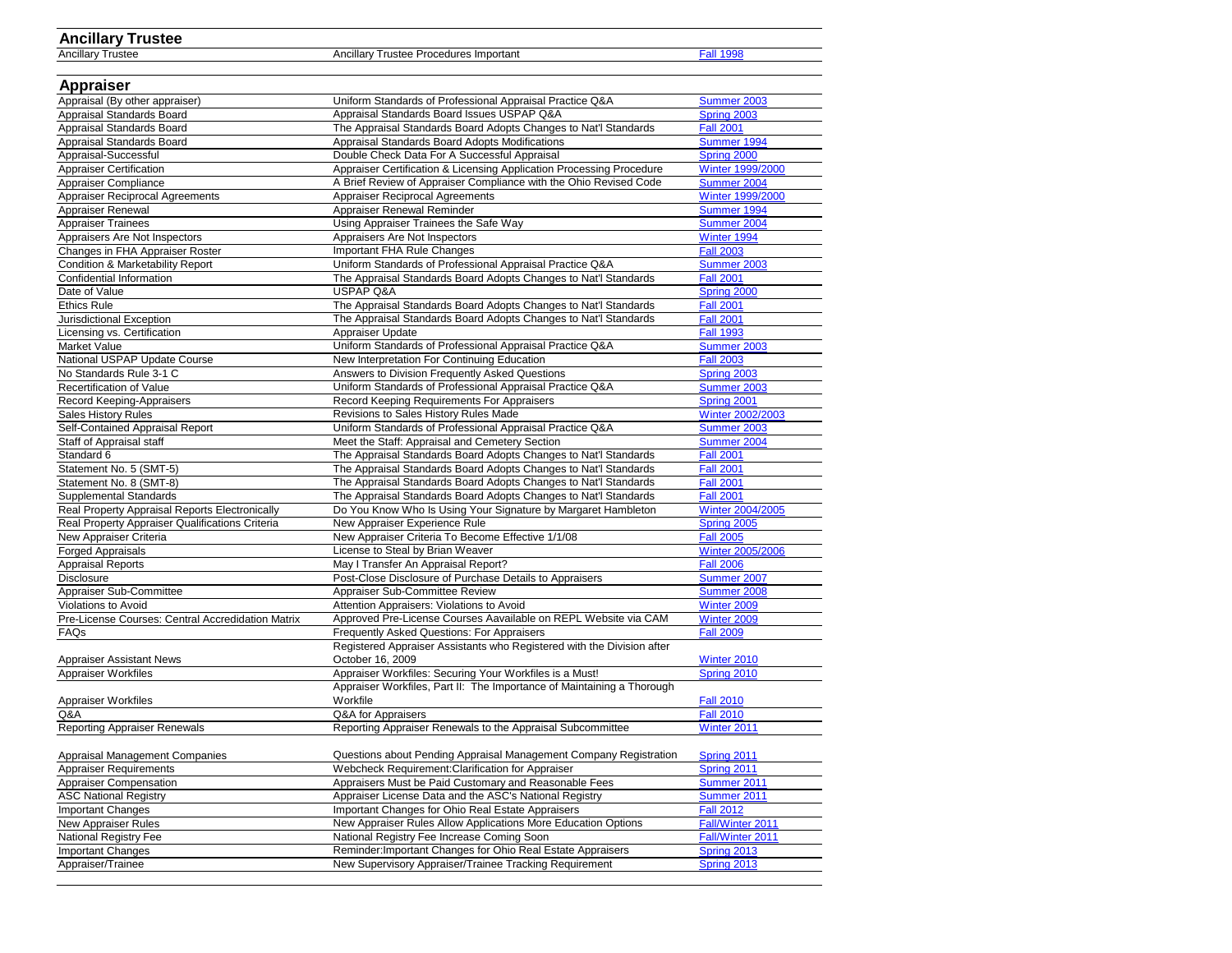| <b>Appraiser Board/RE Commission</b>           |                                                                       |                         |
|------------------------------------------------|-----------------------------------------------------------------------|-------------------------|
| <b>OREC Activities</b>                         | <b>Division Highlights OREC Activities</b>                            | Spring 2001             |
|                                                | The Ohio Real Estate Appraiser Board Welcomed New Board Members in    |                         |
| New Appraiser Board Members                    | June and September, 2009                                              | <b>Fall 2009</b>        |
|                                                | What to Expect at Administrative Hearings or Appraiser Board and Real |                         |
| Hearings and Board/Commission Processes        | <b>Estate Commission Meetings</b>                                     | Winter 2010             |
| <b>New Real Estate Commissioners</b>           | Governor Strickland Appoints Commissioners                            | <b>Fall 2010</b>        |
| New Appraiser Board Members                    | Leto and McKinniss Named to Appraiser Board                           | Winter 2011             |
| Former Appraiser Board Member Appointed to ASB | Hambleton Appointed to Appraisal Standards Board                      | Winter 2011             |
| New Appraiser Board Member                     | Governor Kasich Appoints New Member to Appraiser Board                | Summer 2011             |
|                                                | Ohio Real Estate Commission Approves Ohio Association of Realtors'    |                         |
| <b>OAR Grant Request</b>                       | <b>Grant Request</b>                                                  | Spring 2011             |
| New Members to OREC and OREAB                  | Governor Kasich Appoints New Members to OREC and OREAB                | <b>Fall 2012</b>        |
| <b>ARELLO<sup>®</sup> Timeshare Registry</b>   |                                                                       |                         |
| <b>Time Share Registration Filings</b>         | The Division Adopts ARELLO <sup>®</sup> Timeshare Registry (ATR)      | <b>Fall 2009</b>        |
|                                                |                                                                       |                         |
| <b>Auction</b>                                 |                                                                       |                         |
| <b>Absolute Auction</b>                        | Two Unusual Cases Highlight Important Issues for All Licensees        | Summer 2001             |
| <b>Absolute Auction</b>                        | Absolute and Minimum Bid Auction Defined                              | Spring 1999             |
| Auctioning of Real Estate                      | <b>RE Auctioning Clarified</b>                                        | June/July 1991          |
| Minimum Bid Auction                            | Absolute and Minimum Bid Auction Defined                              | Spring 1999             |
| <b>Public Auction</b>                          | Selling Real Estate at Public Auction                                 | Winter 2009             |
|                                                |                                                                       |                         |
| <b>Branch Office</b>                           |                                                                       |                         |
| Requirements                                   | Branch Office and Place of Employment Requirements                    | Winter 2009             |
| <b>Branch Office</b>                           | What is a Real Estate Branch Office and How Do I Open One?            | Spring 2010             |
| Compliance                                     | Do I Need a Branch Office License?                                    | Fall/Winter 2011        |
| <b>Broker</b>                                  |                                                                       |                         |
| <b>Broker Assessments</b>                      | <b>Broker Assessments</b>                                             | <b>Winter 2002/2003</b> |
| <b>Broker Liabilities</b>                      | Broker Liabilities And Responsibilities Outlined                      | Jan/Feb 1989            |
| <b>Broker Liabilities</b>                      | Brokers are Responsible for the Actions of Their Agents               | Spring 2003             |
| <b>Brokerages Headquartered Elsewhere</b>      | Brokerages Headquartered Elsewhere Must Comply With OH Statutes       | <b>Fall 1999</b>        |
| <b>Brokers Returning Licenses</b>              | Sample Letter Provided for Brokers Returning Licenses                 | Winter 1994             |
| <b>Business Names</b>                          | Business Names Can Be Reserved During Approval Process                | March/April 1988        |
| <b>Legal Entity</b>                            | To Form or Not to Form (A Legal Entity)That is The Question           | Summer 2003             |
| Name                                           | It's All in a Name                                                    | Summer 2003             |
| Name Approval                                  | Name Approval Process Detailed                                        | Spring 2002             |
| New Broker/Agent                               | New Broker/Agent Real Estate Index                                    | Spring 2004             |
| Role of Salesperson                            | Real Estate Sales People Cannot Conduct Business as a Corp.           | Summer 1998             |
| Salesperson's Relationship                     | Salesperson's Relationship to Broker Outlined                         | Summer 1992             |
| <b>Unlicensed Personal Assistants</b>          | Unlicensed Personal Assistants Unable Provide RE-Related Services     | Spring 1999             |
| Mail In Inspections                            | Attention Brokers: Mail In Inspections Are Coming Your Way            | Spring 2006             |
| Requirements to Become a Broker                | I Want To Be a Broker What Do I Need To Do?                           | Summer 2006             |
| What to do After Passing the Exam              | I Pass My Broker Exam, Now What?                                      | <b>Fall 2006</b>        |
| Closing a Brokerage                            | Closing a Brokerage                                                   | <b>Fall 2009</b>        |
| <b>Broker Receives Award</b>                   | Licensee Receives Honor During 2008 Ohio Fire Service Hall of Fame    | Winter 2009             |
| <b>Brokerage Assessment</b>                    | Reminder: 2010 Brokerage Assessment                                   | Spring 2010             |
| Certifying Information via Signature           | Attention Brokers!                                                    | Spring 2010             |
| <b>Real Estate Brokers</b>                     | Ohio Real Estate Brokers Must Maintain a Definite Place of Business   | <b>Fall 2010</b>        |
| <b>Broker Exam</b>                             | <b>Broker Exam Application Update</b>                                 | Summer 2011             |
| <b>Broker Supervisory Role</b>                 | Brokers Supervising Salespeople: What are the Responsibilities?       | Summer 2011             |
| <b>Broker Assessments</b>                      | <b>Broker Assessments</b>                                             | Spring 2011             |
| <b>Broker Assessments</b>                      | <b>Broker Assessments</b>                                             | Spring 2013             |
|                                                |                                                                       |                         |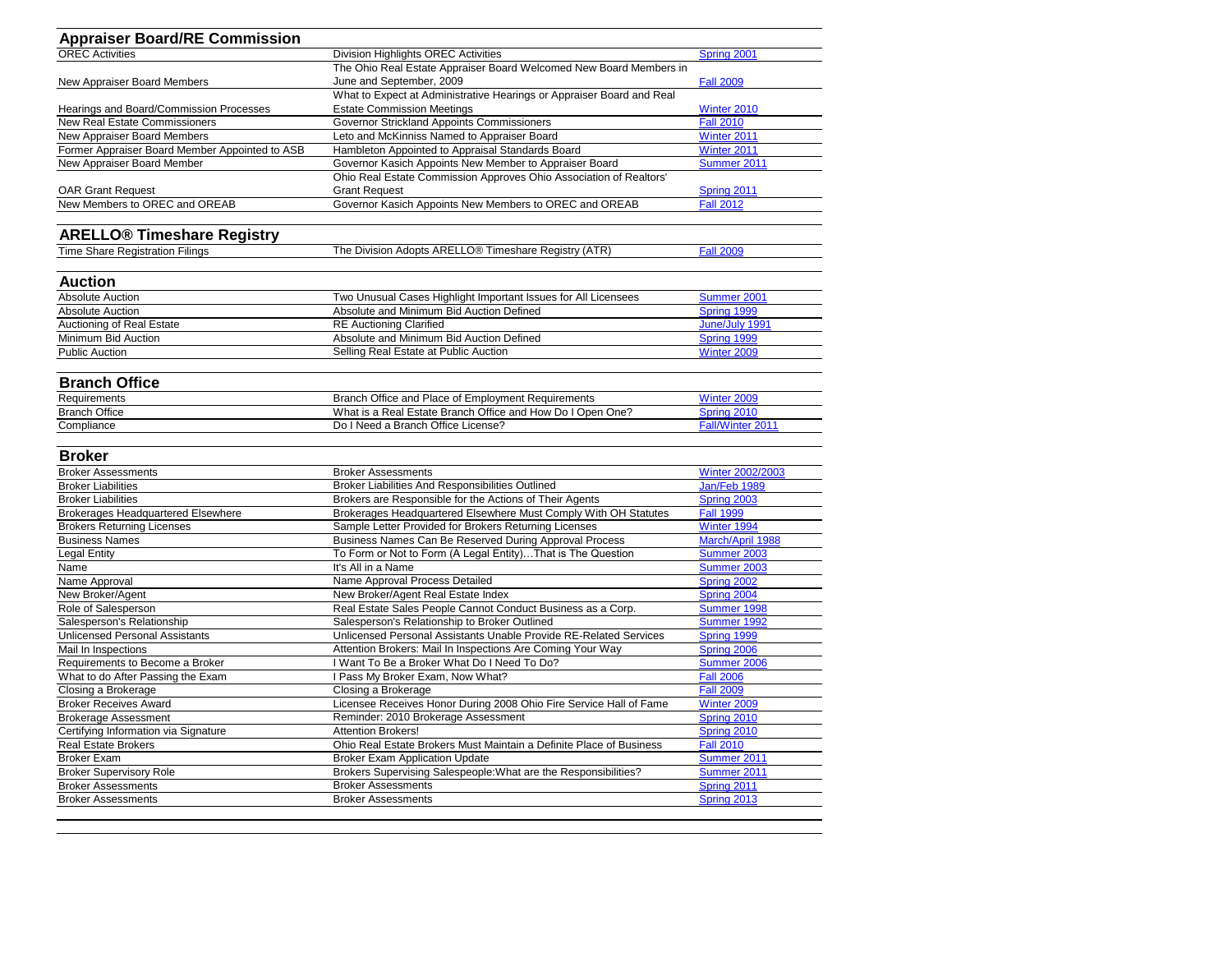| <b>Canons of Ethics</b>              |                                                                   |                  |
|--------------------------------------|-------------------------------------------------------------------|------------------|
| <b>Canons of Ethics</b>              | Court Rules Licensees Must Comply with Canons of Ethics           | Winter 2002/2003 |
| <b>Canons of Ethics</b>              | New Canons of Ethics Adopted                                      | <b>Fall 2000</b> |
| Canons of Ethics                     | <b>Commission Revises Canons Of Ethics</b>                        | Nov/Dec 1987     |
| Canons of Ethics Review Task Force   | <b>Task Force Update</b>                                          | Spring 2000      |
| <b>Canons of Ethics Task Force</b>   | <b>Commission Creates Canons of Ethics Review Task Force</b>      | <b>Fall 1999</b> |
| Division/NAR requirements            | Code of Ethics vs. Canons of Ethics                               | Spring 2004      |
| <b>Accepting Gifts</b>               | Gifts and Ohio's Ethics Law                                       | Summer 2004      |
| <b>Cemeteries</b>                    |                                                                   |                  |
| Funds                                | Division Instrumental in Returning Funds to Cemeteries            | March 1996       |
| Staff of cemetery staff              | Meet the Staff: Appraisal and Cemetery Section                    | Summer 2004      |
| <b>Child Support</b>                 |                                                                   |                  |
| Suspension                           | Failure to Pay Child Support Can Lead to RE License Suspension    | Spring 1998      |
| <b>Commissions</b>                   |                                                                   |                  |
| Co-Broking                           | <b>Understanding Co-Broking Expectations</b>                      | Spring 2000      |
| <b>Commissions after Termination</b> | Payment of RE Commissions Clarified                               | Spring 2001      |
| <b>Commissions to Salespersons</b>   | Payment of RE Commissions Clarified                               | Spring 2001      |
| Co-op Disputes                       | Payment of RE Commissions Clarified                               | Spring 2001      |
| Double Dipping                       | <b>Commission Rules On 'Double Dipping'</b>                       | July/Aug 1986    |
| Fees                                 | So You Think You Should Be Paid                                   | Spring 2000      |
| <b>Finder's Fee</b>                  | <b>Common Industry Questions Answered</b>                         | Summer 1993      |
| Flat Fee Listings                    | Flat Fee Listings and Limited Agency Clarified                    | Spring 2003      |
|                                      | Payment of Commissions to Unlicensed Entities: Auditing Operating |                  |
| <b>Operating Account Checklist</b>   | Accounts                                                          | <b>Fall 2003</b> |
| <b>Relocation Programs</b>           | Relocation Companies & Referral Fees Explained                    | Spring 2002      |
| Set-Offs                             | Payment of RE Commissions Clarified                               | Spring 2001      |
| <b>Commission Payments</b>           | <b>Frequently Asked Questions</b>                                 | <b>Fall 2005</b> |
| Q and A                              | Commission Q & A                                                  | <b>Fall 2009</b> |
| Salespersons' LLC Commissions        | Have Questions about Paying a Commission to a Salesperson's LLC?  | Spring 2010      |
| <b>Complaints</b>                    |                                                                   |                  |
| <b>Complaint Against Licensee</b>    | Division Explains Informal Meeting in Complaint Case              | Summer 2001      |
| <b>Complaint Process</b>             | The Complaint Process Explained                                   | Summer 2000      |
| Misrepresentation                    | Top Five Complaints Commonly Filed with Division                  | Winter 2002/2003 |
|                                      |                                                                   |                  |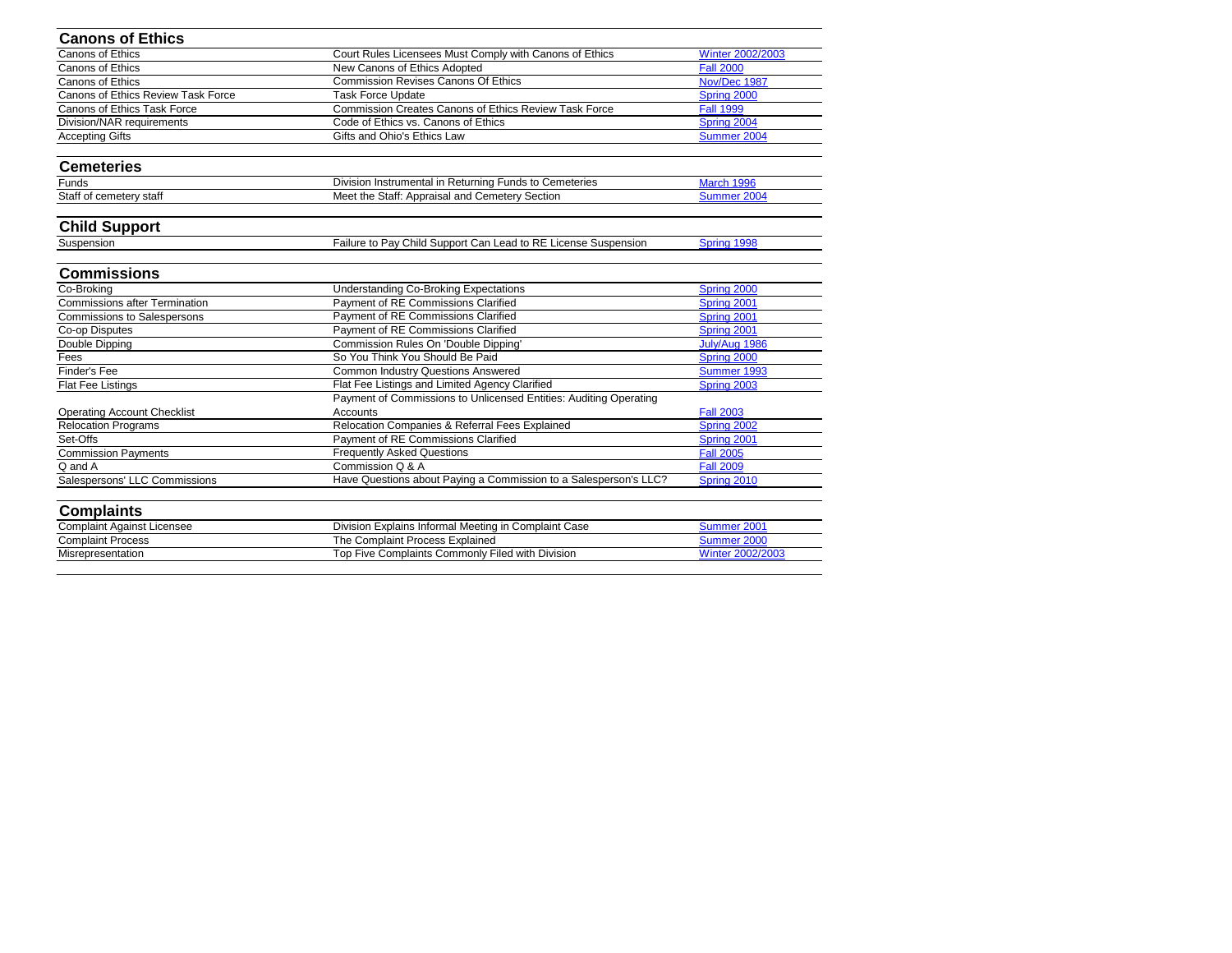| <b>Compliance</b>                           |                                                                          |                         |
|---------------------------------------------|--------------------------------------------------------------------------|-------------------------|
| Company Policy for Brokerage                | Be Aware Differences in WCP for Brokerage & Co. Policy on Agency         | Summer 2002             |
| Compliance Audit Checklist                  | <b>Compliance Audit Checklist</b>                                        | Summer 2003             |
| <b>Compliance Audits</b>                    | <b>Compliance Audits Help Licensees</b>                                  | <b>Winter 1999/2000</b> |
| <b>Compliance Audits</b>                    | Compliance Audits: What To Expect                                        | Spring 1994             |
| <b>Compliance Audits</b>                    | Compliance Audits: What To Expect                                        | May/June 1986           |
| <b>Compliance Audits</b>                    | Compliance Audits: What To Expect (Correction)                           | July/Aug 1986           |
| <b>Compliance Audits</b>                    | Compliance Audits Educate, Enforce License Law                           | <b>Fall 2002</b>        |
| <b>Compliance Audits</b>                    | 2003 Compliance Audit Survey Shows Positive Results                      | <b>Fall 2003</b>        |
| <b>Compliance Issues</b>                    | <b>Enforcement Section Identifies Top Compliance Issues</b>              | Spring 2001             |
| Legal Advice                                | Legal Advice Must Come From Personal Legal Counsel                       | Summer 2000             |
| Smooth Transaction                          | Ten Ways to Ensure a Smooth RE Transaction                               | <b>Winter 2000/2001</b> |
| <b>Issuing Subpoenas</b>                    | New Subpoena Procedure in ORC 4735.04                                    | Spring 2005             |
| Out of State Broker Affiliations            | Commercial Corner - Out of State Commercial Broker Affiliations          | Summer 2005             |
| <b>Commercial Broker Requirements</b>       | Commercial Corner - I Don't Need to Do That                              | <b>Fall 2005</b>        |
| <b>Common Enforcement Issues</b>            | Common Enforcement Issues in Appraiser & Real Estate Investigations      | <b>Winter 2005/2006</b> |
| When the Superintendent May Issue Citations | <b>Citation Reminder</b>                                                 | <b>Winter 2005/2006</b> |
| Duties Non-Licensed Individuals May Provide | Role of Non-Licensed Individuals Clarified                               | <b>Winter 2005/2006</b> |
| <b>Unlicensed Activity</b>                  | Mortgage Broker's License does not Equal Real Estate Broker License      | <b>Fall 2006</b>        |
| <b>Real Estate Companies</b>                | Salesperson-Owned Real Estate Companies                                  | <b>Fall 2010</b>        |
| <b>Real Estate Brokers</b>                  | Ohio Real Estate Brokers Must Maintain a Definite Place of Business      | <b>Fall 2010</b>        |
|                                             | Warning from the Ohio Real Estate Commission: Never Provide a Lock-      |                         |
| Lock-Box Codes                              | Box Code to a Potential Buyer                                            | Winter 2011             |
| Compliance with License Law                 | Preparing for Brokerage Audits                                           | Spring 2011             |
|                                             | Ensuring Compliance with RE License Law: Important Information When      |                         |
| Compliance with Real Estate License Law     | <b>Transferring Brokerages</b>                                           | <b>Fall 2012</b>        |
|                                             |                                                                          |                         |
| <b>Customer Service</b>                     |                                                                          |                         |
| "Walk-In Receipt"                           | Walk-In Receipt Q&A                                                      | Summer 2008             |
| <b>FAQ</b>                                  | <b>Customer Service: Frequently Asked Questions</b>                      | <b>Fall 2009</b>        |
| Answers to a Common Question                | What Services May My Personal Assistant Provide                          | <b>Fall 2012</b>        |
| <b>FAQ</b>                                  | <b>Customer Service: Frequently Asked Questions</b>                      | <b>Fall 2012</b>        |
| <b>FAQ</b>                                  | <b>Customer Service: Frequently Asked Questions</b>                      | Fall/Winter 2011        |
|                                             |                                                                          |                         |
| <b>Division News/Misc.</b>                  |                                                                          |                         |
|                                             | A Strong Consumer Protection & Customer Service Focus Defines            |                         |
| Superintendent Petit's First Year           | Superintendent Petit's First Year                                        | <b>Fall 2003</b>        |
| <b>Duties Explained</b>                     | Kelly's Chronicles Article on New Innovations and Delineation of Duties  | Summer 2005             |
| <b>Customer Service</b>                     | Meet the Customer Service staff                                          | Spring 2008             |
| <b>Cleveland Office</b>                     | Cleveland Staff Retiring Office to Close                                 | Summer 2008             |
| <b>National Award</b>                       | The Ohio Division of Real Estate Wins National Award                     | Winter 2009             |
| 2009 Home Buyer and Seller Statistics       | 2009 Profile of Ohio's Home Buyers and Sellers                           | Winter 2010             |
| <b>Real Estate Outlook</b>                  | Ohio Real Estate Outlook Improving                                       | Winter 2010             |
| <b>Recent Court Decision</b>                | <b>Recent Court Decision</b>                                             | Winter 2010             |
| <b>Public Record Requests</b>               | Recent Changes in What is Considered a Public Record                     | Spring 2010             |
| Take Your Child to Work Day                 | Take Your Child to Work Day 2010                                         | Spring 2010             |
|                                             | The Division of Real Estate and Professional Licensing Gives Back to the |                         |
| <b>Charitable Campaigns</b>                 | Community by Participating in Charitable Campaigns                       | Spring 2010             |
| <b>Real Estate Safety</b>                   | The Importance of Safety within the Real Estate Profession               | <b>Fall 2010</b>        |
| <b>Chief Division Counsel</b>               | Introducing Our New Chief Division Counsel                               | <b>Fall 2010</b>        |
|                                             | The Division Demonstrates Tremendous Generosity During the 2010          |                         |
| <b>Charitable Campaigns</b>                 | Combined Charitable Campaign                                             | Winter 2011             |
| <b>Home Address Policy</b>                  | Policy Updated on Home Addresses                                         | Summer 2011             |
|                                             | The Department of Commerce Demonstrated Extreme Generosity in the        |                         |
| <b>Charitable Campaigns</b>                 | 2011 Operation Feed Campaign                                             | Summer 2011             |
|                                             | Our Two "Sense"REPL Embraces Governor Kasich's Recent Common             |                         |
| <b>Common Sense Initiative</b>              | Sense Initiative                                                         | Spring 2011             |
|                                             |                                                                          |                         |
| Change of Address                           | Attention Licensees! You Must Notify the Division of a Change of Address | Spring 2011             |
| <b>Ethics Laws</b>                          | Reminder about Gifts and Ohio's Ethics Laws                              | Spring 2011             |
| <b>Cease and Desist</b>                     | Division Issues Cease and Desist Notices                                 | Summer 2011             |
| <b>Email Address</b>                        | Does the Division Have Your Email Address on File?                       | Summer 2011             |
| Rule Change                                 | Q&A Relating to Other Rule Changes                                       | Dec Special 2012        |
| <b>AARO Appointment</b>                     | Superintendent Appointed to Association Committee                        | <b>Fall 2012</b>        |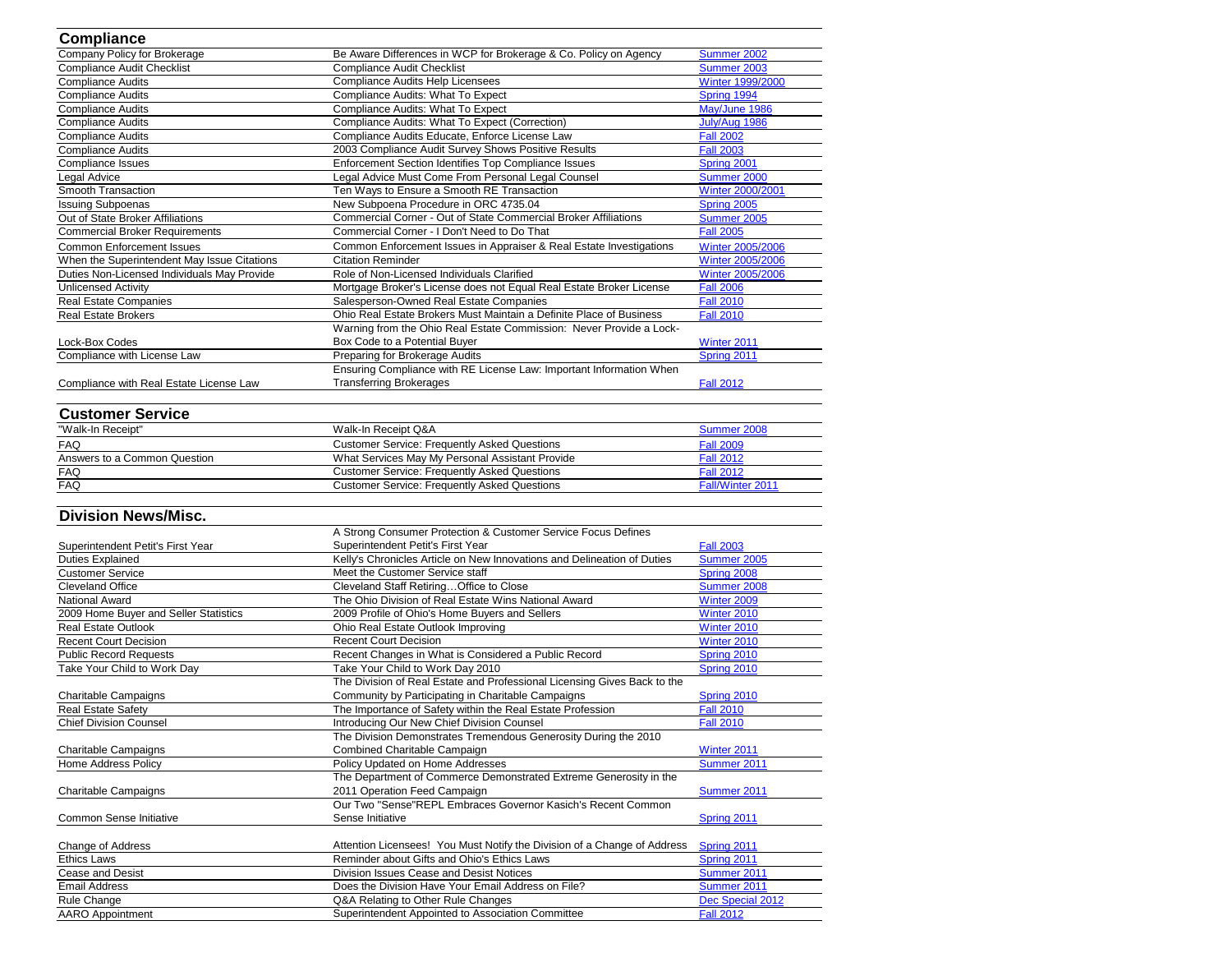| Division News/Misc.      | Law Changes to Help Your Business                                                     | <b>Fall/Winter 2011</b> |
|--------------------------|---------------------------------------------------------------------------------------|-------------------------|
|                          | Understanding Ohio Revised Code 4735 - Out-of-State Commercial                        |                         |
| Revised Code 4735        | Licenses                                                                              | <b>Fall/Winter 2011</b> |
| <b>Real Estate Forms</b> | New and Revised Division Real Estate Forms                                            | Fall/Winter 2011        |
|                          | Ohio Investigators Association Names Division Employee "Investigator of               |                         |
| Investigator of the Year | the Year"                                                                             | <b>Fall/Winter 2011</b> |
| Core Law Course          | Answers to Questions Received from the Division's Core Law Course                     | Fall/Winter 2011        |
| <b>Guest Columnist</b>   | Lieutenant Christopher M. Lengefeld, Highland County Sheriff's Department Spring 2013 |                         |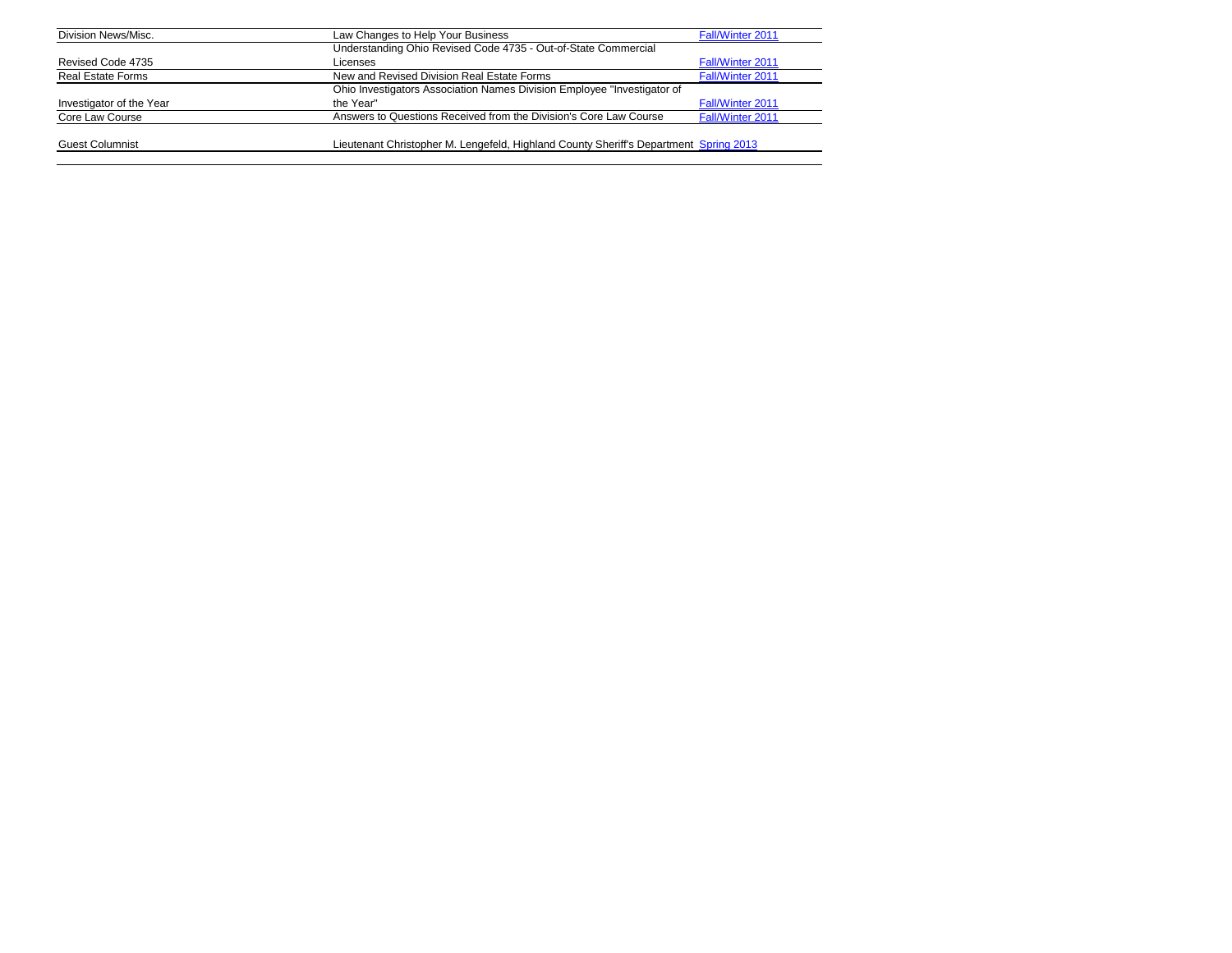| E & R Fund               |                                         |                  |
|--------------------------|-----------------------------------------|------------------|
| E & R Fund               | Committee Expands E & R Fund Objectives | Sept/Oct 1985    |
| E & R Fund               | The E&R Committee Needs YOU!            | Summer 2003      |
| E & R Advisory Committee | E & R Committee                         | Winter 2004/2005 |
|                          |                                         |                  |

## **Earnest Money**

| <b>Earnest Money</b>           | Earnest Money Can Spark Disputes Among Clients                    | Spring 2003       |
|--------------------------------|-------------------------------------------------------------------|-------------------|
| Earnest Money                  | Positions Not Changed                                             | Spring 2000       |
| <b>Earnest Money</b>           | Proper Handling of Earnest Money Reviewed                         | Winter 1992       |
| Earnest Money                  | <b>Suggestions Provided for Remitting Earnest Money</b>           | Dec 1990-Feb 1991 |
| <b>Earnest Money</b>           | <b>Handling of Earnest Money Deposits Discussed</b>               | March/April 1987  |
| <b>Earnest Money Deposit</b>   | Top Five Complaints Commonly Filed with Division                  | Winter 2002/2003  |
| <b>Earnest Money Provision</b> | New Purchase Agreement Unveiled - Modified Earnest Money Language | Spring 2004       |
| <b>Earnest Money Release</b>   | Top Five Complaints Commonly Filed with Division                  | Winter 2002/2003  |
| <b>Escrow Funds</b>            | Escrow Funds: When the Parties Do Not Agree                       | Summer 1995       |
| <b>Fiduciary Funds</b>         | Avoid Delays in Deposit of Fiduciary Funds                        | Winter 2002       |
| <b>Fiduciary Funds</b>         | Supreme Court Reinstates Commission Decision                      | March/April 1990  |
| Earnest Money License Law      | Implementation of New Earnest Money License Law                   | Winter 2009       |
| Q and A                        | Earnest Money - Q & A Follow-Up                                   | <b>Fall 2009</b>  |
| <b>Earnest Money</b>           | Understanding Ohio Revised Code 4735                              | Fall/Winter 2011  |

## **Education**

| <b>Continuing Education</b>                  | Auditing CE Courses: A New Division Procedure                                    | Summer 2004        |
|----------------------------------------------|----------------------------------------------------------------------------------|--------------------|
| <b>Continuing Education</b>                  | Continuing Education ID numbers change                                           | Spring 2004        |
| <b>Containing Education Available Online</b> | Continuing Education Through Distance Education                                  | <b>Fall 2004</b>   |
| Ten Rules for Distance Learners              | A Guide for Distance Learners by Robert Meyer, Ph.D.                             | <b>Fall 2004</b>   |
| <b>Continuing Education</b>                  | <b>Continuing Education Compliance for Licensees</b>                             | <b>Summer 2007</b> |
| <b>Continuing Education</b>                  | <b>Continuing Education Provider Update</b>                                      | Summer 2007        |
| <b>Continuing Education</b>                  | FAQ - Medical Extensions1                                                        | Summer 2007        |
| <b>Appraiser Education</b>                   | AQB Criteria Changes reminder                                                    | Summer 2007        |
| <b>Continuing Education</b>                  | RE Continuing Education Compliance for Brokers and Salespeople                   | Summer 2008        |
| <b>Continuing Education</b>                  | Answers to Questions on Continuing Education                                     | Summer 2008        |
| <b>Medical Extensions</b>                    | Medical Extensions for Continuing Education                                      | Winter 2009        |
| 10-Hour Post Licensure Course                | New Real Estate 10-Hour Post Licensure Course Curriculum                         | Spring 2010        |
| 10-Hour Post Licensure Course                | Now Available Online: New Ten-Hour Post-Licensure Education Curriculum Fall 2010 |                    |
|                                              | Ten-Hour Post Licensure Information Added to the Online Continuing               |                    |
| 10-Hour Post Licensure Course                | <b>Education Course Look-Up Tool!</b>                                            | <b>Fall 2010</b>   |
| Rule Change                                  | Continuing Education (O.A.C. 1301:5-3-15; 1301:5-7-02; 1301:5-7-03)              | Dec Special 2012   |
| <b>Online Course Audit</b>                   | <b>Online Course Audit</b>                                                       | <b>Spring 2013</b> |
| <b>Electronic Signature</b>                  |                                                                                  |                    |
| <b>Electronic Signature</b>                  | <b>Electronic Signatures</b>                                                     | Summer 2011        |
|                                              |                                                                                  |                    |

## **Enforcement**

| Enforcement | Real Estate and Appra |
|-------------|-----------------------|
|             |                       |
|             |                       |

aiser Enforcement - What's in Our Jusrisdiction [Winter 2007](http://www.com.ohio.gov/documents/real_2007Winter.pdf)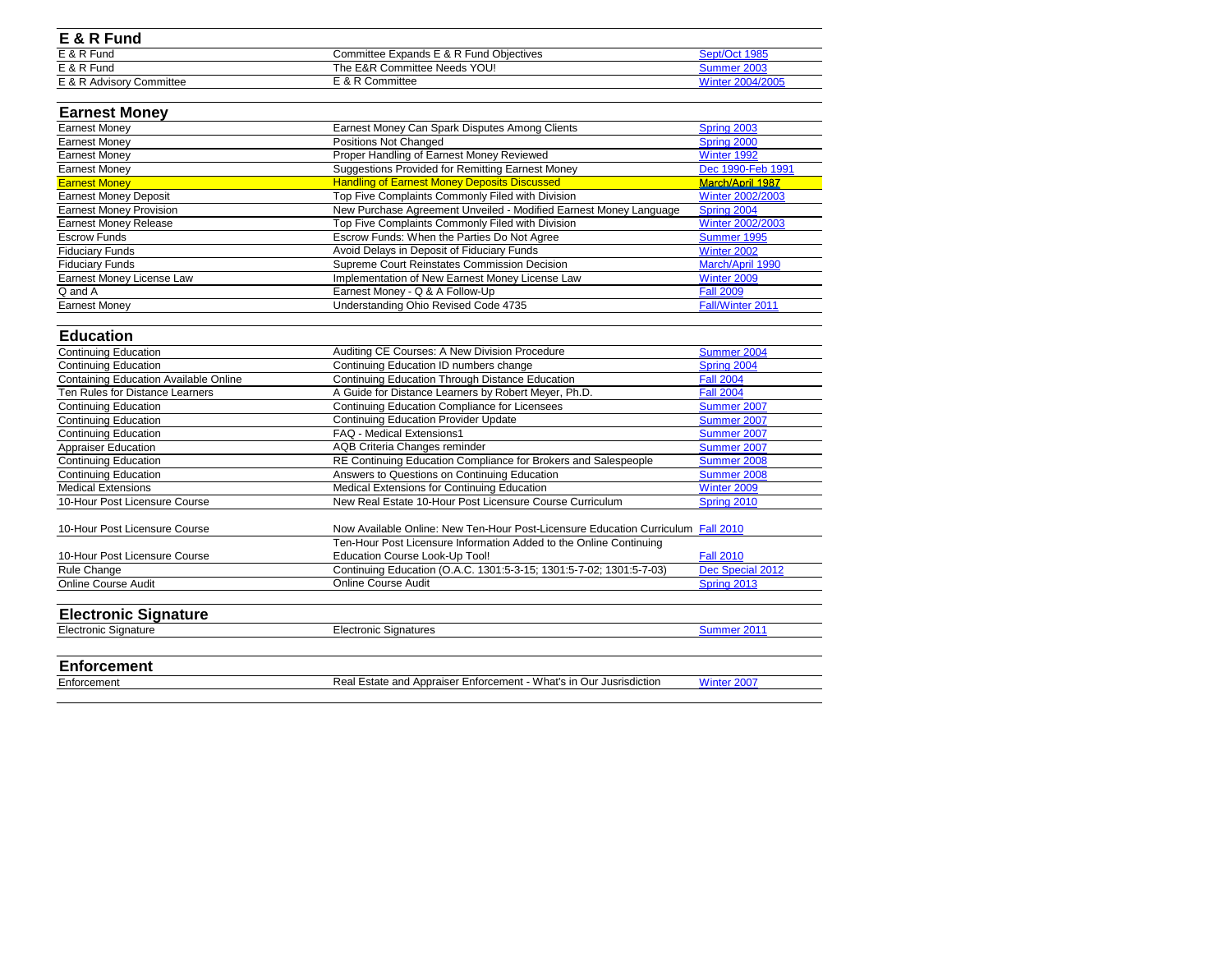| <b>Fair Housing</b>                     |                                                                                    |                         |
|-----------------------------------------|------------------------------------------------------------------------------------|-------------------------|
| <b>Fair Housing Amendments</b>          | Fair Housing Amendments Protect Handicapped, Families                              | March/April 1989        |
| Fair Housing Language                   | Fair Housing Language In Agency Agreements                                         | Spring 2004             |
| Fair Housing Law                        | Ohio Strengthens Fair Housing Law                                                  | Sept/Oct 1987           |
| <b>FHA's Escape Clause</b>              | FHA's Escape Clause Has Been Changed                                               | Dec 1990/Feb 1991       |
| H.B. 321 Classes of Persons             | <b>Ohio's Fair Housing Law Amended</b>                                             | <b>Fall 1992</b>        |
| New FHA Policy                          | New FHA Policy Concerning Licenses and Certified Appraisers                        | Winter 2009             |
| New FHA Policy                          | Reminder: New FHA Policy Concerning Licenses and Certified Appraisers              | <b>Fall 2009</b>        |
| <b>Federal Trade Commission</b>         |                                                                                    |                         |
| <b>Federal Trade Commission</b>         | <b>Federal Trade Commission Tutorial</b>                                           | Summer 2008             |
| <b>Fees</b>                             |                                                                                    |                         |
| <b>Updated Fees</b>                     | <b>Budget Passed - Changes Coming</b>                                              | <b>Fall 2009</b>        |
| <b>Administrative Fees</b>              | For Your Information: Administrative Fees                                          | <b>Fall 2009</b>        |
| <b>Rule Changes</b>                     | Rules Changes (Included Fee Changes)                                               | Winter 2010             |
| <b>Updated Fees</b>                     | <b>Reminder: Updated Fees</b>                                                      | Winter 2010             |
| <b>Bounced Checks</b>                   | What Happens When You Submit a Check to the Division that Bounces?                 | <b>Fall 2010</b>        |
| <b>National Registry Fee</b>            | ASC Votes to Raise National Registry Fee                                           | Winter 2011             |
| <b>Felony</b>                           |                                                                                    |                         |
| <b>Felony Conviction</b>                | Licensure with a Felony Conviction??                                               | Winter 2002             |
| <b>Felony Convictions</b>               | Disclosure of Felony Convictions Imperative                                        | Summer 2000             |
| Felony Conviction: Q&A                  | Notification of a Conviction                                                       | <b>Winter 2003/2004</b> |
| <b>Conviction Waiver</b>                | How to obtain a license when you have a conviction                                 | Spring 2008             |
| <b>Reporting Felconies</b>              | Reminder: Real Estate Licensees Must Report Felonies to the Division               | Winter 2010             |
|                                         | The Felony Waiver Process: A Guide for New Applicants Who Have Been                |                         |
| <b>Felony Conviction Waiver Process</b> | Convicted of a Felony or Crime of Moral Turpitude                                  | Spring 2010             |
|                                         |                                                                                    |                         |
| <b>Fiduciary</b>                        |                                                                                    |                         |
| <b>Disclosing Defects</b>               | Duties In Disclosing Defects Explained                                             | May/June 1989           |
| Disclosure Duties                       | Licensees Have Full Disclosure Duties To Sellers                                   | Sept/Oct 1989           |
| Dual Agency                             | Alaska Case On Undisclosed Dual Agency                                             | Spring 2004             |
| Lock Boxes                              | Properties with Lock Boxes Should Be Treated With Care                             | <b>Fall 2001</b>        |
| <b>Negative Inspection Results</b>      | <b>Disclosing Negative Inspection Results</b>                                      | <b>Winter 1999/2000</b> |
| <b>Representing Relatives</b>           | Representing Relatives, Friends Reviewed                                           | March 1996              |
| <b>Fiduciary Duties</b>                 | More on Flat Fee Listings and Limited Agencies: Fiduciary Duties                   | Winter 2004/2005        |
| <b>Foreign Real Estate</b>              |                                                                                    |                         |
| Foreign RE License                      | When Is A Foreign RE License Required?                                             | Jan/Feb 1987            |
| Foreign Real Estate                     | Foreign Real Estate: Out of State Timeshare and Land Sales                         | Summer 2001             |
| Foreign Real Estate                     | Foreign Real Estate Q & A                                                          | Sept/Oct 1985           |
| State Issued License Form               | State Issued License Form Required for Foreign License Apps & Renewals Summer 2006 |                         |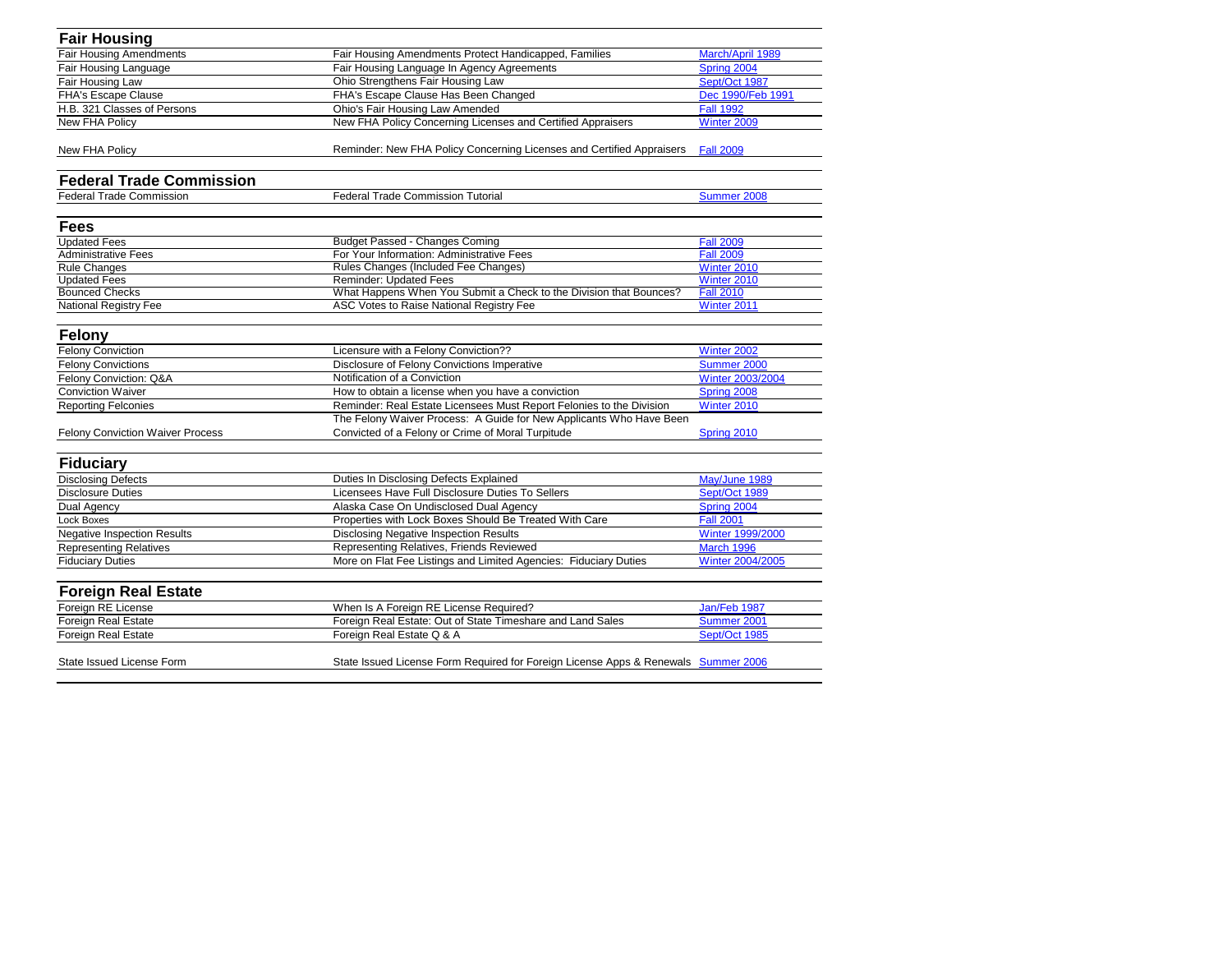| <b>Holding Companies</b>            |                                                                   |                  |
|-------------------------------------|-------------------------------------------------------------------|------------------|
| <b>Holding Companies</b>            | Important Information about Holding Companies                     | Winter 2010      |
|                                     |                                                                   |                  |
| <b>Home Inspections</b>             |                                                                   |                  |
| Home Inspections                    | Home Inspections Protect Licensees, Buyers, Sellers               | <b>Fall 2002</b> |
| Home Inspections                    | Defining the Agent's Role in Professional Home Inspections        | July/August 1990 |
| Home Inspections                    | Licensees Cautioned Against Influencing Inspections               | <b>Fall 1993</b> |
| <b>Negative Inspection Results</b>  | <b>Disclosing Negative Inspection Results</b>                     | Winter 1999/2000 |
| <b>Inducements</b>                  |                                                                   |                  |
| Incentive                           | <b>Common Industry Questions Answered</b>                         | Summer 1993      |
| Inducements                         | Inducements Legal If Properly Disclosed                           | Winter 2002      |
| Inducements                         | Positions Not Changed                                             | Spring 2000      |
| Inducements                         | Inducements Must Be Disclosed In The Purchase Contract            | March/April 1989 |
| Inducements (Disclosing)            | Process of Disclosing Inducements Reviewed                        | Winter 1994      |
| Inducements (Prohibited)            | Prohibited Inducements: An Update                                 | Nov/Dec 1985     |
| Inducements (Disclosing)            | Home Builders - Inducements                                       | Summer 2008      |
|                                     |                                                                   |                  |
| <b>IRS</b>                          |                                                                   |                  |
| Income Verification Express Service | IRS Offers Income Verification Express Services (IVES) Processing | Summer 2008      |
| <b>Land Trust Schemes</b>           |                                                                   |                  |
| <b>Lead Based Paint</b>             |                                                                   |                  |
| <b>Disclosure Form</b>              | HUD's Lead Based Paint Disclosure Form in Effect                  | <b>Fall 1992</b> |
| Legislation                         |                                                                   |                  |
| H.B. 272                            | H.B. 272 Becomes Law; Three-Yr Staggered Renewal Begins 2004      | Summer 2002      |
| H.B. 272                            | H.B. 272 To Benefit Both the Division & Entire Industry           | Winter 2002      |
| H.B. 321 Classes of Persons         | <b>Ohio's Fair Housing Law Amended</b>                            | <b>Fall 1992</b> |
| H.B. 338                            | House Bill 338 Signed into Law                                    | Summer 2000      |
| H.B. 524                            | House Bill 524 and Rules Change Education Requirements            | <b>Fall 2000</b> |
| H.B. 695                            | Changes for Licensing, Education Requirements                     | Spring 1999      |
| S.B. 185                            | Proposed Law Affects Real Estate Agents and Appraisers if Enacted | Spring 2006      |
| S.B. 185 Update                     | SB 185 Signed Into Law                                            | Summer 2006      |
| H.B. 150                            | Real Estate Licensing Law Updated                                 | Summer 2006      |
| H.B. 150                            | <b>Waiver of Duties Statement</b>                                 | <b>Fall 2006</b> |
| S.B. 185                            | S.B. 185 - What does it mean for Ohio's Appraisers?               | Winter 2007      |
| H.B. 1                              | <b>Budget Passed -Changes Coming</b>                              | <b>Fall 2009</b> |
|                                     | Dodd-Frank Reform Act Amends Title XI of FIRREA, Impacts Ohio's   |                  |
| Dodd-Frank Reform Act               | Appraiser Program                                                 | Winter 2011      |
|                                     |                                                                   |                  |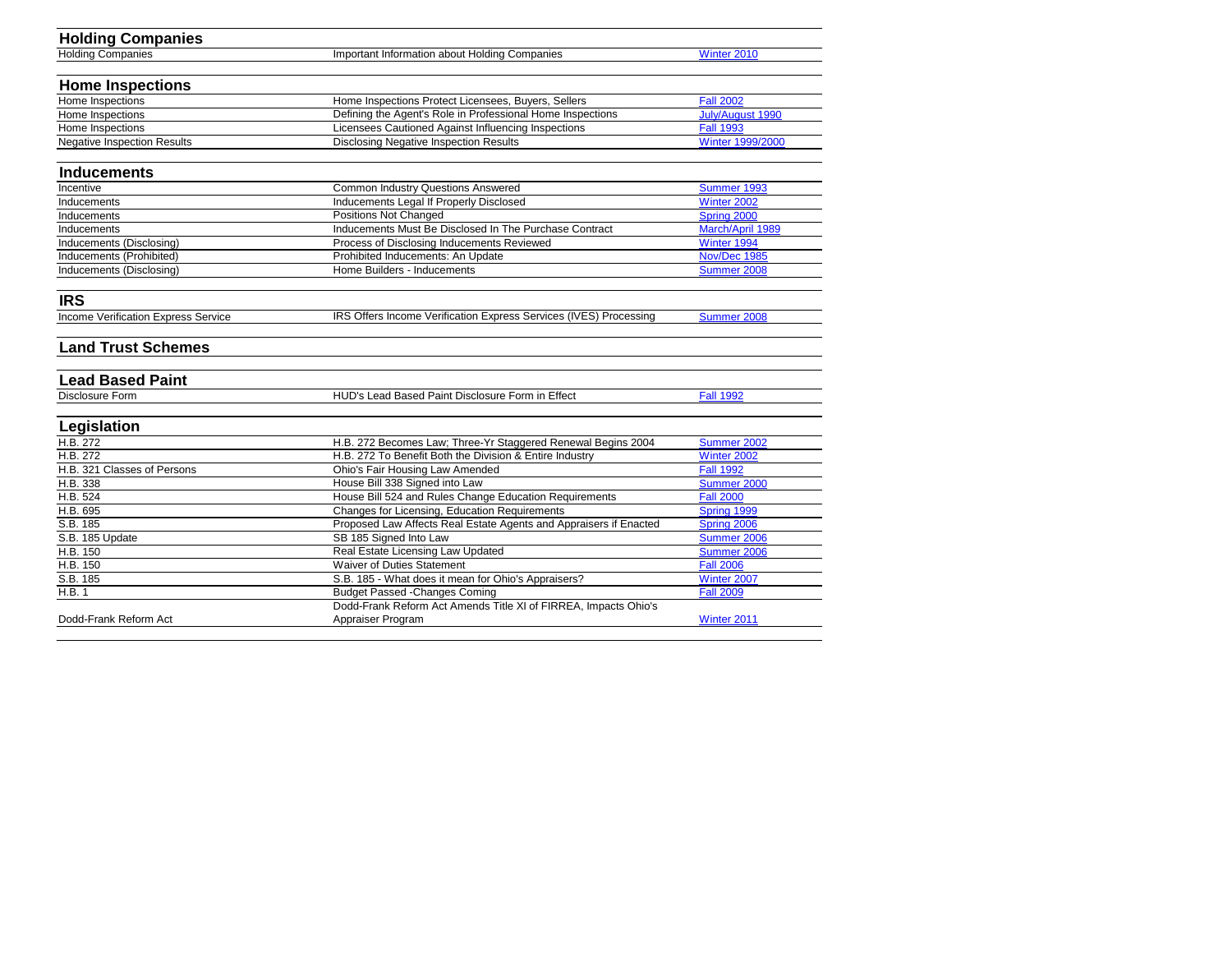| <b>License</b>                                    |                                                                          |                    |
|---------------------------------------------------|--------------------------------------------------------------------------|--------------------|
| <b>Branch Office License</b>                      | When Is A Branch Office License Required?                                | March 1996         |
| <b>Deficiency Notices</b>                         | Note on Applications, Deficiency Notices                                 | <b>Fall 2002</b>   |
| <b>Home Address</b>                               | Licensees Responsible For Informing Division of Home Address             | Summer 2000        |
| <b>License Applications</b>                       | Change in Handling Of Licensing Applications                             | Summer 2003        |
| License Return                                    | License Return Requirements Expanded                                     | <b>Fall 2000</b>   |
| <b>License Transfers</b>                          | Salespersons Can Handle License Transfers                                | Summer 2001        |
| <b>Licensees Confuse Functions</b>                | Who Ya Gonna Call?                                                       | Spring 1999        |
| Licenses (Depositing)                             | Depositing Licenses: Who Can Do It?                                      | March/April 1986   |
| Licenses (Returned)                               | Returned Licenses Placed on Inactive Status                              | Summer 2002        |
| Licensing Application Proc. Procedure             | Appraiser Certification & Licensing Application Processing Procedure     | Winter 1999/2000   |
| Non-Licensed Individuals                          | Role of Non-Licensed Individuals Clarified                               | Spring 1992        |
| License Renewal                                   | License Renewal                                                          | Winter 2003/2004   |
| Responsibilities of the Licensing/Education Staff | Meet the Staff of Licensing/Education                                    | <b>Fall 2003</b>   |
| <b>RE Licensure</b>                               | RE Licensure: 2001 and Beyond                                            | Winter 2000/2001   |
|                                                   | Suspended License-How does it happen? What must you do? Can you          |                    |
| Reasons of Suspended License                      | continue to sell Real Estate?                                            | Winter 2003/2004   |
| <b>Online Renewal</b>                             | Advantages of Renewing your Real Estate License On-Line                  | Spring 2004        |
| <b>Staggered Renewals</b>                         | Procedures Set in Place for Staggered Renewals                           | Summer 2000        |
| <b>Terms and Definitions</b>                      | Modernization of Terms and Definitions                                   | <b>Fall 2000</b>   |
| Testing                                           | Division to Commence Outside Testing                                     | <b>Fall 1999</b>   |
| Sales Licenses Returned to Division               | When to Return a Sales License                                           | Spring 2005        |
| <b>Real Estate Pocket Cards</b>                   | <b>Pocket Cards Discontinued</b>                                         | Summer 2005        |
| Three Year Renewal for Real Estate Licensees      | Three Year Renewal and Flow Chart                                        | <b>Fall 2005</b>   |
| <b>Military Duty</b>                              | What Happens to My License if I am Called to Military Duty?              | Winter 2007        |
| <b>Testing Vendor</b>                             | Division Announces PSI as new testing vendor                             | Summer 2007        |
| <b>Disclosure</b>                                 | Post-Close Disclosure of Purchase Details to Appraisers                  | Summer 2007        |
| <b>Notices</b>                                    | Where in Ohio is My Notice? Policy Change                                | Summer 2007        |
| Cell phone towers                                 | Licensing Requirements for cell phone tower sites                        | Spring 2008        |
| Legal                                             | Legal Q&A                                                                | Summer 2008        |
| Resigned and Voluntary Hold License Status        | License Status Q&A - Resigned and Voluntary Hold Status                  | Summer 2008        |
| Q&A                                               | Licensing Q&A                                                            | Winter 2009        |
| Renewal Notices and Submission                    | For Your Information: Renewal Notices and Submission                     | Winter 2010        |
|                                                   |                                                                          |                    |
| <b>Online License Services</b>                    | Did You Know: Services Available for Licensees on the Division's Website | Winter 2010        |
| <b>Address Changes</b>                            | Message to All Licensees Regarding Address Changes                       | Winter 2010        |
| <b>Licensees Reporting Felonies</b>               | Reminder: Real Estate Agents Must Report Felonies to the Division        | Winter 2010        |
| License Q&A                                       | Q&A: Real Estate License Requirements                                    | Spring 2010        |
| Records Maintenance Requirements                  | Reminder to Licensees: Records, Maintenance Requirements                 | Spring 2010        |
| Submitting Paperwork to the Division              | Be Thorough When Submitting Paperwork to the Division                    | <b>Fall 2010</b>   |
| <b>Real Estate Forms</b>                          | Make Sure You are Submitting the Most Current Form                       | <b>Fall 2010</b>   |
|                                                   | Transeferring Your License? Make Sure You Complete the                   |                    |
| <b>License Transfers</b>                          | <b>Transfer/Reactivation Forms Correctly</b>                             | <b>Fall 2010</b>   |
| Q&A                                               | Q&A Real Estate Licensees: Advertising: Back to Basics                   | <b>Fall 2010</b>   |
| P.O. Boxes                                        | A Note about P.O. Boces                                                  | <b>Fall 2010</b>   |
|                                                   | Helpful Tip #1: Answering the Division's Ethical Conduct/Legal History   |                    |
| Helful License Maintenance Tips                   | Questions                                                                | Winter 2011        |
|                                                   | Helpful Tip #2: Want to Create a Real Estate Company: Reserve Your       |                    |
|                                                   | Company Name with the Division First                                     | <b>Winter 2011</b> |
|                                                   | Helpful Tip #3: Completing Your Continuing Education Compliance Form     |                    |
|                                                   | Properly                                                                 | <b>Winter 2011</b> |
|                                                   | Helpful Tip #4: Continuing Education Certification Numbers: What Do the  |                    |
|                                                   | Letters Mean?                                                            | <b>Winter 2011</b> |
| Submitting License Requirements to the Division   | <b>Attention Licensees!</b>                                              | Winter 2011        |
| Revoked                                           | Revoked: The Ramifications of Allowing Your License to Expire            | Summer 2011        |
| <b>Online Services</b>                            | Online Services Available to Licensees                                   | Summer 2011        |
| Rule Change                                       | Sponsorship of Sales Applicant (O.A.C. 1301:5-1-04)                      | Dec Special 2012   |
| Rule Change                                       | Education Loans (O.A.C. 1301:5-3-07)                                     | Dec Special 2012   |
|                                                   |                                                                          |                    |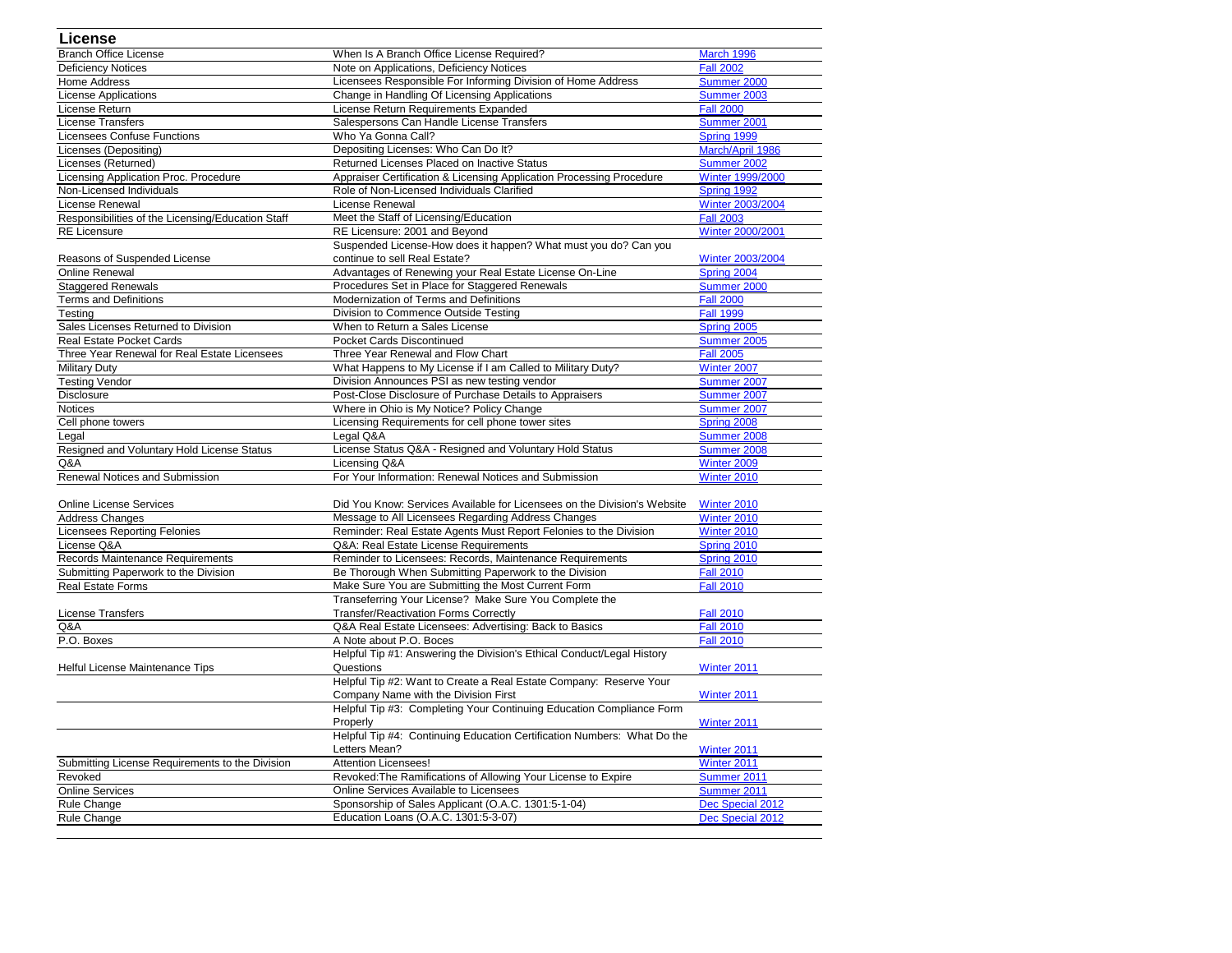| Loans                                           |                                                                      |                         |
|-------------------------------------------------|----------------------------------------------------------------------|-------------------------|
| Loan Officer                                    | <b>Frequently Asked Questions</b>                                    | Winter 2000/2001        |
| Loan Applications                               | It's a Federal Offense                                               | Summer 2001             |
| Home Equity Conversion Mortgage (HECM)          | So What Is a Home Equity Conversion Mortgage (HECM)?                 | Fall/Winter 2011        |
|                                                 |                                                                      |                         |
| <b>Mediation</b>                                |                                                                      |                         |
| <b>Mediation Process</b>                        | New Year Brings New Mediation Process                                | Winter 2003/2004        |
| <b>Mediation Process Fact Sheet</b>             | Informal Meeting/Mediation Fact Sheet: What can be Expected          | <b>Winter 2003/2004</b> |
| Mediation Brochure information                  | Is mediation right for you?                                          | Spring 2008             |
| <b>Complaint Mediation</b>                      | Complaint Mediation: What are the benefits?                          | Spring 2011             |
|                                                 |                                                                      |                         |
| <b>Mineral Rights</b>                           |                                                                      |                         |
| <b>Mineral Rights</b>                           | Mineral Rights and Ohio Real Estate License Law                      | Fall/Winter 2011        |
| <b>Mold</b>                                     |                                                                      |                         |
| Mold                                            | Mold Becoming an Important Issue in RE                               | <b>Fall 2002</b>        |
|                                                 |                                                                      |                         |
| <b>Mortgage Fraud</b>                           |                                                                      |                         |
|                                                 | Multi-Facet Schemes of Mortgage Fraud and Their Consequences for the |                         |
| Mortgage Fraud                                  | Unwary Real Estate Licensee                                          | <b>Fall 2012</b>        |
|                                                 |                                                                      |                         |
| <b>Multiple Offers</b>                          |                                                                      |                         |
| Multiple Offer                                  | <b>Handling Multiple Offer Situations Clarified</b>                  | Summer 1993             |
| Multiple Offer Dilemma                          | The Multiple Offer Dilemma: Some Guidelines                          | Sept/Oct 1986           |
| Multiple Offer and Auction Comparison           | Multiple Offer Situations vs. Auctions                               | <b>Fall 2009</b>        |
| Multiple Offer                                  | <b>Handling Multiple Offer Situations</b>                            | Spring 2011             |
|                                                 |                                                                      |                         |
| <b>Ohio Housing Finance Agency</b>              |                                                                      |                         |
| Ohio Housing Finance Agency (OHFA)              | A Conversation with OHFA's New Real Estate Relations Manager         | Spring 2013             |
|                                                 |                                                                      |                         |
| <b>Outreach Program/Education</b>               |                                                                      |                         |
| <b>Consumer Outreach</b>                        | Division's Consumer Outreach Program Travels Down Many Paths         | Summer 2003             |
| ARELLO Award for "Pathways to Home Buying"      | Superintendent Receives the ARELLO Consumer Education Award          | <b>Winter 2003/2004</b> |
| <b>Buyers' Guide</b>                            | <b>Buyers' Guide Update</b>                                          | Winter 2002/2003        |
| Division's Legal Advice                         | <b>Limitations of Division Advice</b>                                | Spring 2004             |
| Guidelines before looking for a home            | The Homebuying Season is upon us!                                    | Winter 2003/2004        |
| <b>RE Publications</b>                          | List of RE Publications Available                                    | March 1996              |
| Workshops for consumer groups                   | Division Consumer Outreach Offers Consumer Education                 | Spring 2004             |
| Home Buyer's Guide                              | Home Buyer's Guide                                                   | <b>Publication</b>      |
| Forum                                           | <b>Consumer Forum Planned</b>                                        | Summer 2004             |
| Division's Presence at OAR Convention           | Division Offers Educational CD at OAR Convention                     | <b>Fall 2003</b>        |
| SB 106 Training Offered                         | Division Offers New Agency Training                                  | <b>Fall 2004</b>        |
| Home Seller's Guide                             | Division Previews Home Seller's Guide at OAR Convention              | <b>Fall 2004</b>        |
| 2010 National Consumer Protection Week          | Consumer Tips when Buying or Selling Real Estate                     | Spring 2010             |
| Verbal Acceptance                               | How to Avoid Confusion When an Offer is Not Put in Writing           | Spring 2010             |
| For Your Information                            | Listing Agent Foreclosure Issues                                     | Summer 2011             |
| <b>MARS Rule</b>                                | Mortgage Assistance Relief Services (MARS) Rule                      | Summer 2011             |
|                                                 |                                                                      |                         |
| <b>Predatory Lending/Flipping</b>               |                                                                      |                         |
| <b>Flip Transactions</b>                        | <b>Enforcement Section Pursues "Flip" Transactions</b>               | <b>Fall 1999</b>        |
| <b>Flipping Schemes</b>                         | Appraisers Can Safeguard Against Flipping Schemes                    | Winter 2000/2001        |
| <b>Predatory Lending</b>                        | Predatory Lending Study Committee Issues Report                      | Summer 2003             |
| <b>Predatory Lending</b>                        | Predatory Lending: A New Twist on an Old Crime                       | Spring 2003             |
| <b>Predatory Lending</b>                        | Licensees Play Critical Role in Reducing Predatory Lending           | <b>Winter 2002/2003</b> |
| <b>Predatory Lending/Foreclosure Prevention</b> | Predatory Lending and Foreclosure Prevention Resources               | Summer 2007             |
|                                                 |                                                                      |                         |
|                                                 |                                                                      |                         |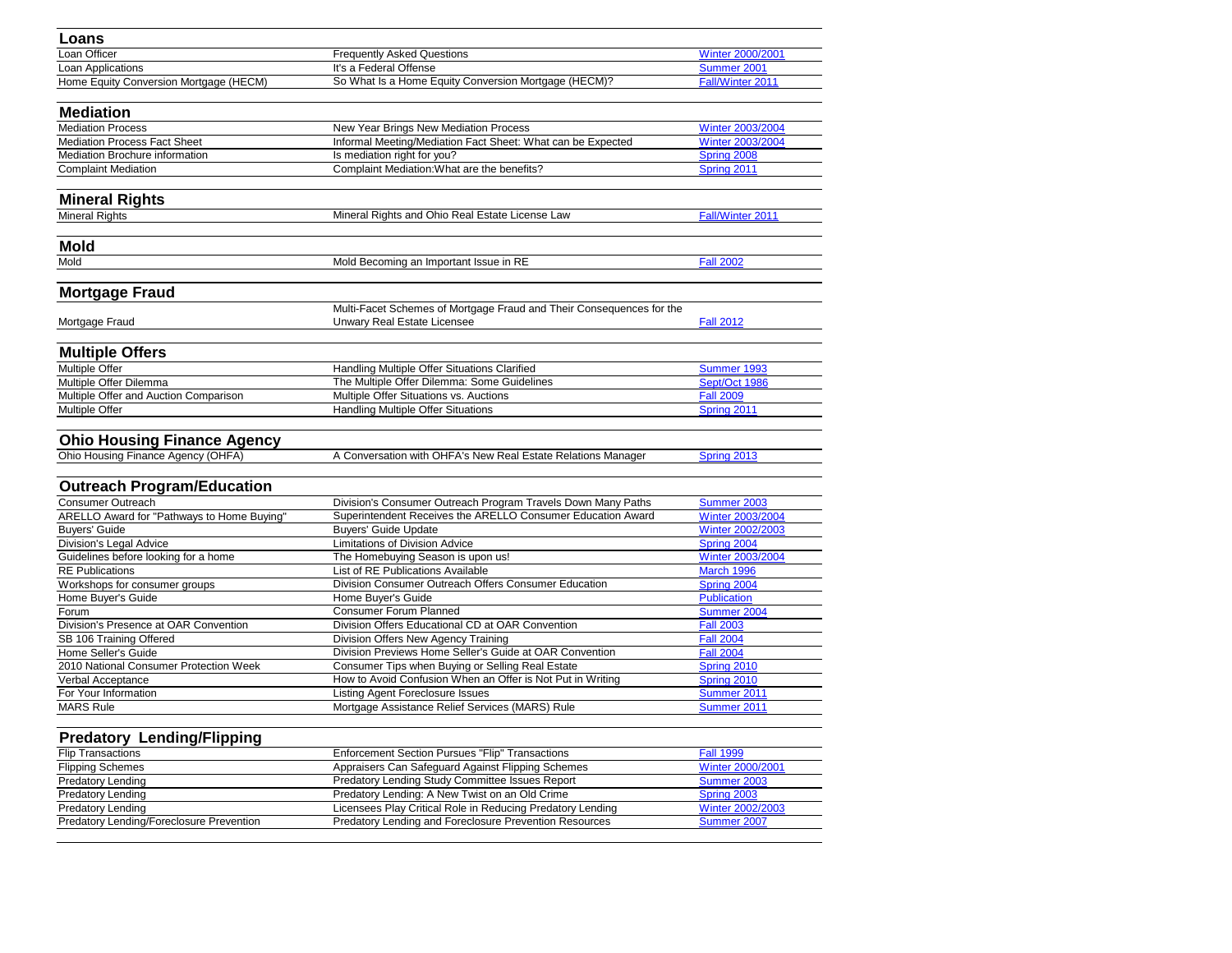| <b>Property Management</b>                     |                                                                     |                         |
|------------------------------------------------|---------------------------------------------------------------------|-------------------------|
| <b>Property Management</b>                     | <b>Property Management Duties Reviewed</b>                          | <b>Summer 1994</b>      |
| <b>Property Management</b>                     | <b>Property Management Duties Clarified</b>                         | Jan/Feb 1986            |
| Requirements for Property Management Companies | <b>Property Management and Licensees</b>                            | <b>Fall 2006</b>        |
| <b>Property Management</b>                     | A Property Manager's Brief Guide to Compliance with RE License Law  | Summer 2008             |
|                                                | Now Available: Division of Real Estate and Professional Licensing's |                         |
| <b>Property Management</b>                     | <b>Property Management Brochure</b>                                 | Winter 2010             |
| <b>Property Management</b>                     | Property Management: What You Need to Know                          | Summer 2011             |
| Rule Change                                    | Property Management Trust Accounts (O.A.C. 1301:5-5-11)             | Dec Special 2012        |
| <b>Real Estate Examination</b>                 |                                                                     |                         |
| <b>Hints</b>                                   | Helpful Hints to Pass an Examination                                | <b>Winter 2003/2004</b> |
| <b>Examination Application Process</b>         | <b>Division Details Examination Application Process</b>             | Spring 2003             |
| <b>Outside Testing</b>                         | <b>Outside Testing Update</b>                                       | Spring 2000             |
| <b>Testing Vendor Named</b>                    | Division Names a Testing Vendor for the 2011-2013 Testing Period    | Spring 2011             |
| <b>Reciprocity</b>                             |                                                                     |                         |
| Reciprocity                                    | <b>Reciprocity Reached With Other States</b>                        | <b>Fall 2000</b>        |
| Reciprocity                                    | <b>Appraiser Reciprocal Agreements</b>                              | <b>Winter 1999/2000</b> |
| Reciprocity                                    | 3 Reciprocity Agreements Ended                                      | Jan/Feb 1990            |
| Reciprocity                                    | Reciprocal Agreement With Pennsylvania Renewed                      | Sept/Oct 1986           |
| Reciprocity                                    | Licensees Benefit From Reciprocity Agreements                       | July/Aug 1986           |
| <b>Reciprocity Agreements</b>                  | <b>Ohio Enters Limited Reciprocity Agreements</b>                   | <b>Fall 2001</b>        |
| <b>Reciprocity Agreements</b>                  | New Testing Method Allows More Reciprocity Agreements               | Spring 2000             |
| <b>Reciprocity Ends</b>                        | Reciprocity Between Ohio and Pennsylvania Ends                      | May/June 1987           |
| Reciprocity for Appraiser Licensees            | <b>States with License Reciprocity Agreements</b>                   | Spring 2006             |
| <b>Recovery Fund</b>                           |                                                                     |                         |
| <b>Recovery Fund</b>                           | Real Estate Recovery Fund Explained                                 | March 1996              |
| Real Estate and Appraiser Recovery Funds       | <b>Recovery Funds Pay Out</b>                                       | <b>Fall 2009</b>        |
| <b>Residential Property Disclosure</b>         |                                                                     |                         |
| <b>Property Disclosure</b>                     | Top Five Complaints Commonly Filed with Division                    | Winter 2002/2003        |
| <b>Property Disclosure Form</b>                | Seller Disclosure Form to be in Use July 1                          | Spring 1993             |
| Property Disclosure Form went into effect      | New Residential Property Disclosure Form Effective January 1, 2004  | <b>Winter 2003/2004</b> |
| Disclosure Form                                | Residential Property Disclosure Form - Updated and Additional Info  | Winter 2007             |
| Rule Change                                    | Residential Property Disclosure Form (O.A.C. 1301:5-6-10)           | Dec Special 2012        |
|                                                |                                                                     |                         |